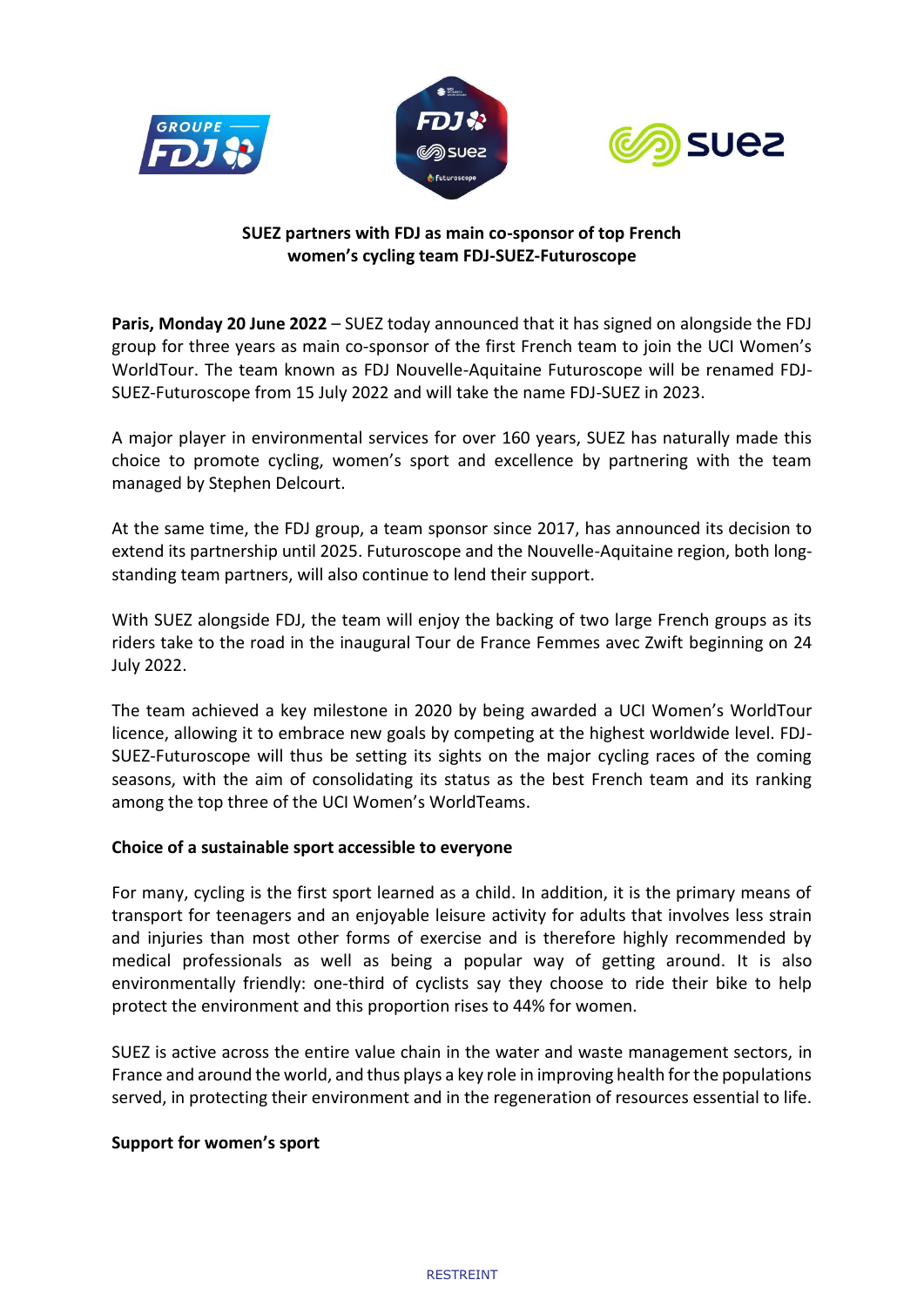





SUEZ and FDJ are committed to ensuring gender balance and equal opportunities for women and men.

Through its "Sport pour Elles" programme launched in 2016, FDJ is a major player in the promotion of women's sport.

In line with its renewed commitment to inclusion and diversity, SUEZ wishes in turn to assist with the transformation of women's cycling and support the development of women's sport.

## **Closeness and extensive local presence**

FDJ and SUEZ are both large French companies present throughout France. FDJ has built the largest network of points of sale in the country. Always close to the people it serves, SUEZ acts every day, across all of France, to support the circular economy.

Year round, the FDJ-SUEZ-Futuroscope team takes to the road in France, but also elsewhere in Europe, as well as in China and Australia, for example. These are all geographic regions where SUEZ's teams deliver environmental services to meet the needs of local communities, businesses and individuals.

**Sabrina Soussan, Chief Executive Officer of SUEZ, said:** "Our support for this young and talented team is perfectly aligned with our business activities in environmental services, our commitments in the areas of inclusion and diversity, and our closeness to regions and communities. We share the same mindset: writing a new chapter in our story with the desire to win. SUEZ's 35,000 employees will take pride in seeing such a worthy team wear our colours. Alongside FDJ, we will be an engaged, solid and enthusiastic partner."

**Stéphane Pallez, Chairwoman and Chief Executive Officer of FDJ, said:** "FDJ has been a loyal partner of cycling for over 25 years. Just a few weeks before the inaugural race of the Tour de France Femmes avec Zwift, we are delighted to welcome SUEZ as co-sponsor of the women's team and to announce the extension of our partnership until 2025. FDJ and SUEZ, two large French companies present throughout the country, are thus joining forces to bring French women's cycling to great heights. Our move is also a strong message in support of women's sport."

**Stephen Delcourt, Team Manager of FDJ-SUEZ-Futuroscope, said:** "As the competitive stakes are being raised ever higher in women's cycling and in anticipation of the inaugural Tour de France Femmes avec Zwift, the most important cycling race of the year, the support of both SUEZ and FDJ alongside our long-standing partners will be decisive in helping the team reach its full performance potential. Our team's achievements since its creation in 2006 are a source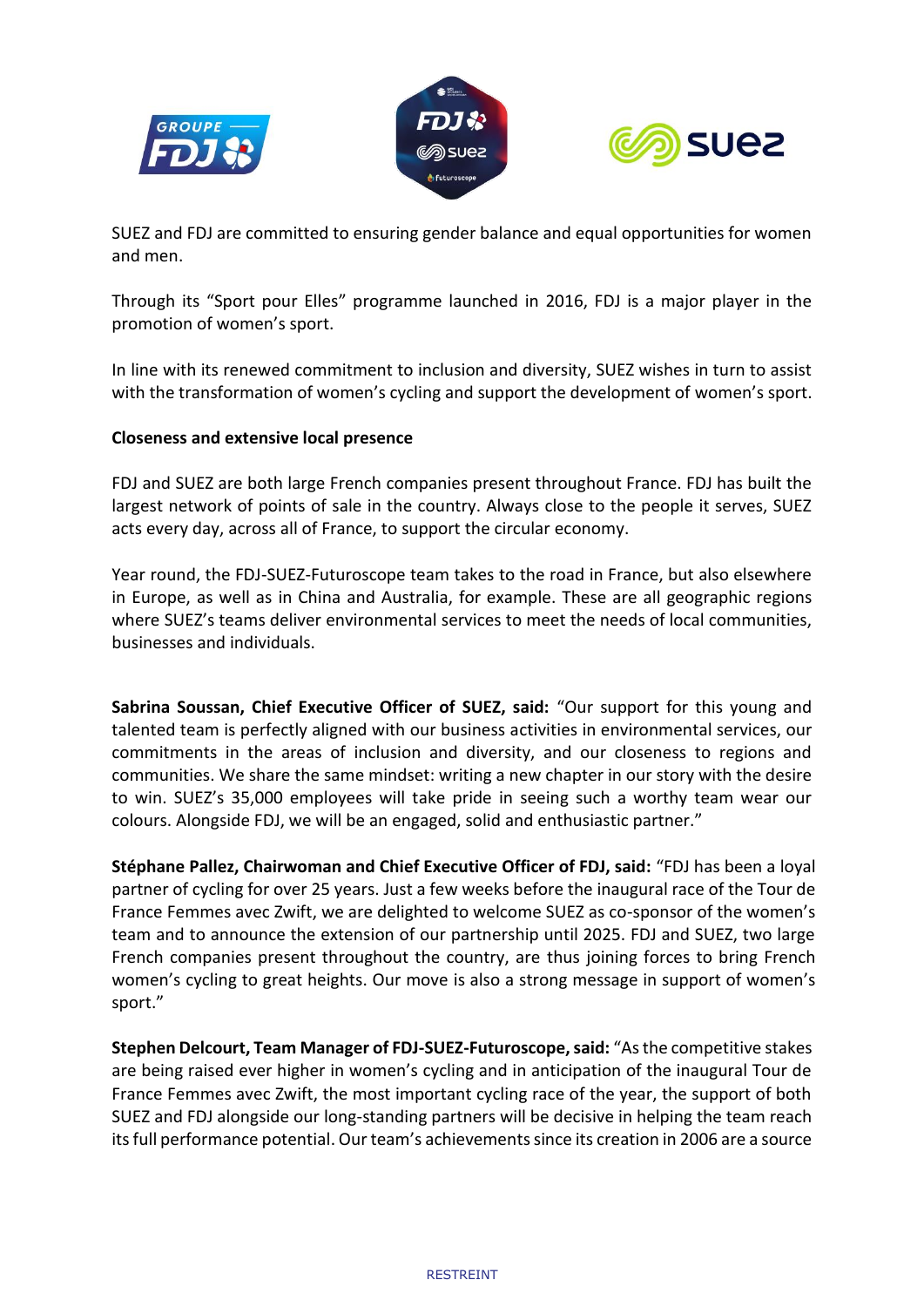





of great pride. Highly motivated by this strengthened backing, we are moving ever forward in this wonderful sporting and human adventure with huge ambitions."

### **Press contacts**

**SUEZ:** Sabine Rous / Pauline Le Bihan +33 (0)6 07 71 09 19 / +33 (0)6 81 69 57 82 **FDJ:** Thibaut Mongis / Frédéric Riou +33 (0)6 77 28 70 52 / +33 (0)6 88 29 40 69

### **About SUEZ**

*SUEZ is a major player in environmental services. For almost 160 years, SUEZ has supported local communities and industrial companies in the management of essential services such as water, waste and air quality. As such, SUEZ produces drinking water for 66 million people worldwide, recovers 2 million tonnes of secondary raw materials per year and generates 3.1 TWh of renewable energy from waste. In its ongoing management of the ecological transition and climate change challenges, SUEZ relies on the expertise and commitment of its 35,000 employees (particularly in France, Italy, Central Europe, Africa, Asia and Australia) to offer high value-added and customised environmental solutions to all its customers. For instance, SUEZ's expertise allows its customers to avoid the emission of 4.2 million tonnes of CO₂, thus reducing their carbon footprint and their impact on climate. With revenue of over €7.5 billion in 2021 and backed by its expertise and capacity to innovate, SUEZ has strong growth prospects. SUEZ relies on a solid consortium of investors made up of Meridiam and GIP – each with a 40% stake – and Caisse des Dépôts et Consignations with a 20% stake, including 8% held by CNP Assurances, to pursue its strategic development plans in France and internationally. Active in Africa since 1948 when it won the contract for the development of the Sherbine drinking water plant in Egypt, SUEZ has built more than 500 drinking water and sanitation facilities that serve the majority of Africa's capital cities. The Group operates two wastewater treatment plants in Egypt and is the leading technical partner for leasing contracts to manage public drinking water production and distribution for Senegal's cities and their surrounding areas. SUEZ is also the leading player in industrial and municipal waste management in Morocco.*

#### **About FDJ**

*France's national lottery and leading gaming operator, the #2 lottery in Europe and #4 worldwide, FDJ offers secure, enjoyable and responsible gaming to the general public in the form of lottery games (draws and instant games) and sports betting (ParionsSport), available from physical outlets and online. FDJ's performance is driven by a portfolio of iconic and recent brands, the #1 local sales network in France, a growing market, recurring investment and a strategy of innovation to make its offering and distribution more attractive with an enhanced gaming experience.* 

*FDJ Group is listed on the Euronext Paris regulated market (Compartment A - FDJ.PA) and is a member of indices including the SBF 120, Euronext 100, Euronext Vigeo 20, STOXX Europe 600, MSCI Europe and FTSE Euro.*

*In addition, FDJ has been a key partner of elite athletes in France for 40 years. As a long-standing supporter of cycling in France, the Group has been a sponsor of the men's cycling team Groupama-FDJ since 1997 and the women's cycling team FDJ-SUEZ-Futuroscope since 2017. The Group is also a partner of the Fédération Française de Cyclisme (FFC) and the Ligue Nationale de Cyclisme (LNC). Since 2016, FDJ has operated its Sport pour Elles programme to promote women's sport, which is organised around four pillars: access to sporting activities for all girls and women, greater female representation in governing bodies, support for performance and expanded media coverage for women's sport.*